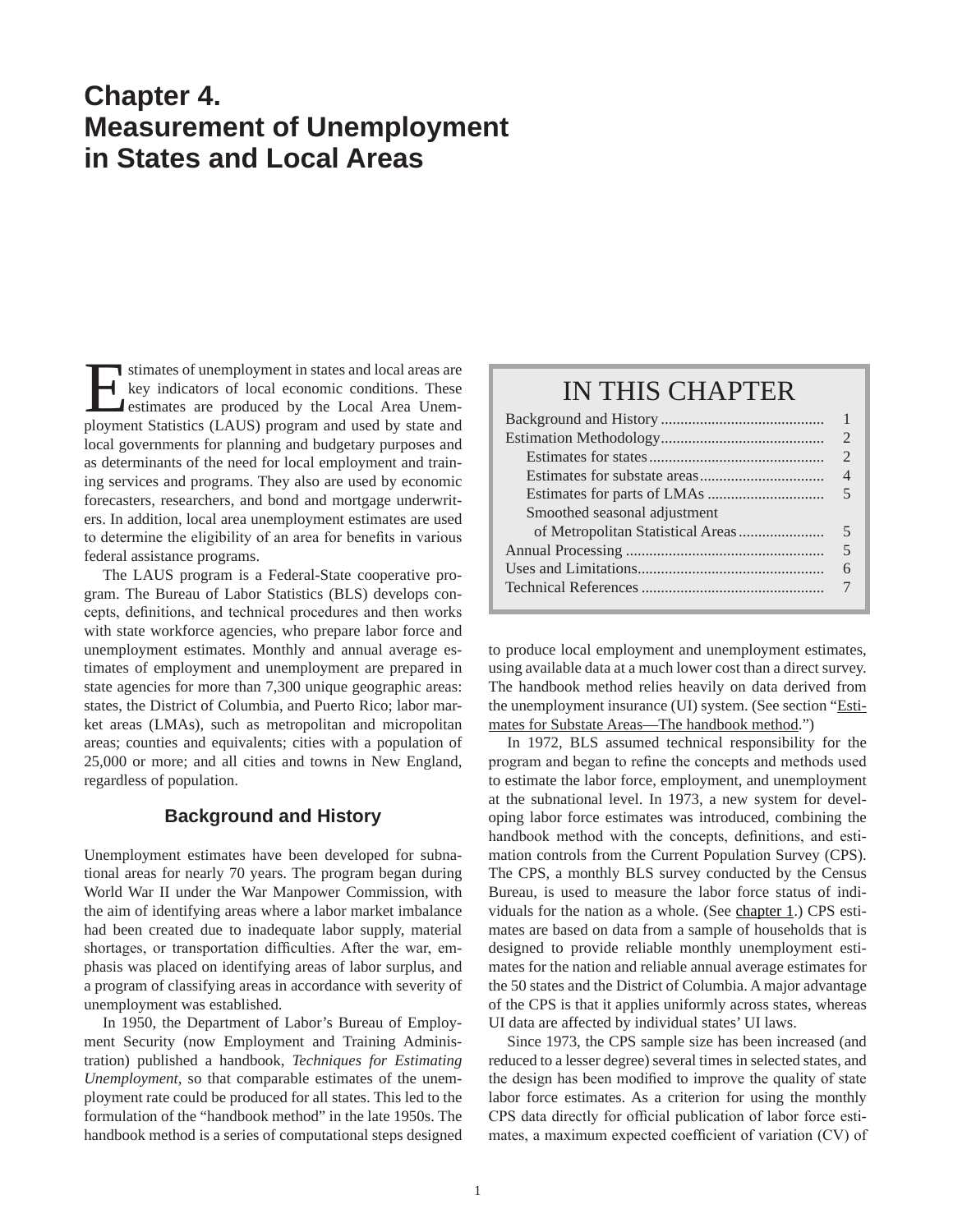10 percent for unemployment—assuming an unemployment rate of 6 percent—was established by BLS. (The coefficient of variation of an estimate is defined as the standard error of the estimate divided by the estimate itself.) On the basis of this criterion, beginning in 1978 the monthly CPS data were used for official statewide labor force estimates for 10 large states—California, Florida, Illinois, Massachusetts, Michigan, New Jersey, New York, Ohio, Pennsylvania, and Texas—and for 2 substate areas—the Los Angeles–Long Beach metropolitan area and New York City. These states and areas were referred to as "direct-use" areas, because they used the CPS data without any mathematical or statistical adjustments. Official monthly estimates for the remaining "non-direct-use" states were based on the handbook method adjusted to CPS controls, using a historical 6-month moving-average ratio adjustment.

In 1985, a state-based design for the CPS was fully implemented for the first time, to incorporate 1980 Census information and to improve reliability for each of the 50 states and the District of Columbia. North Carolina was added as another direct-use state, and the CV requirement for monthly unemployment was reduced to 8 percent for these 11 large states. For each of the other 39 (non-direct-use) states and the District of Columbia, the reliability requirement was established at an 8-percent CV for annual average unemployment, assuming a 6-percent unemployment rate.

Beginning in 1989, handbook estimation for the 39 nondirect-use states and the District of Columbia was discontinued in favor of time-series statistical modeling. The models were developed by BLS and tested by state workforce agencies. (Estimates for most substate areas continue to be based on the handbook method.)

Estimates for the large, direct-use states had been seasonally adjusted since 1978. In 1992, seasonal adjustment was extended to the model-based estimates for the non-direct-use states. In 1994, in conjunction with a major redesign of the CPS, a second generation of time-series models was introduced, based on a "signal-plus-noise" approach.

In 1996, in response to budget reductions, the number of households in the CPS sample was temporarily reduced, resulting in the elimination of direct use of the CPS for monthly estimation in the 11 large states, the Los Angeles-Long Beach metropolitan area, and New York City. Beginning with January 1996, labor force estimates for these subnational areas have been based on the time-series modeling approach used in the other 39 states and the District of Columbia.

In 2005, improved third-generation time-series estimates for modeled areas were introduced, along with real-time benchmarking of state estimates to the national CPS estimates. (See the section "Estimates for States—Real-time Benchmarking.") Also introduced were new time-series models for five metropolitan areas and the respective balances of their states, as well as improved substate estimation in the handbook method.

In 2010, a process for smoothing the seasonally adjusted estimates was introduced for all model-based areas. In 2011, seasonal adjustment, including the smoothing process, was introduced for metropolitan areas and metropolitan divisions.

### **Estimation Methodology**

#### **Estimates for states**

Monthly labor force data for all states and the District of Columbia are based on the time-series approach to sample survey data (Scott, Smith, and Jones, 1974; Bell and Hillmer, 1990). This approach reduces the high variability in monthly CPS estimates that results from these areas' small CPS sample sizes. Actual monthly CPS sample estimates are represented in signal-plus-noise form as the sum of a stochastic true labor force series (signal) and error (noise) generated by sampling only a portion of the total population, where:

> $y_t = Y_t + e_t$  $y_t$  = CPS estimate,  $Y_t$  = true labor force value (signal), and

 $e_t$  = sampling error (noise).

The signal is represented by a time-series model that incorporates historical relationships in the monthly CPS estimates, along with auxiliary data from the UI and Current Employment Statistics (CES) programs. (See chapter 2.) This time-series model is combined with a noise model that reflects key characteristics of the sampling error (SE), to produce estimates of the true labor force values (Tiller, 2006). This estimator is optimal under the model assumptions and has been shown by Bell and Hillmer (1990) to be design consistent under general conditions.

Two models—one for the unemployment level and a second for the employment level—were developed for each state, on the basis of data from 1976 forward. The labor force level and unemployment rate are derived from the employment and unemployment measures produced by the two respective models. The signals for both models are based on a basic structural model that decomposes a series into stochastic trend-cycle  $(T_i)$ , seasonal  $(S_i)$ , and irregular  $(I_i)$  components (Harvey, 1989). The model is of the form:

$$
Y_t = T_t + S_t + I_t
$$

The trend-cycle and seasonal components have mutually independent normal disturbance terms that cause them to drift slowly over time. The variances of these disturbances constitute the hyperparameters of the signal and determine the properties of the individual components. A positive variance for a component implies that it is stochastic (not perfectly predictable from past history), while a zero variance implies deterministic behavior (a fixed pattern over time). The irregular is treated as an uncorrelated zero-mean disturbance with fixed variance.

The model uses information from state CPS time series. A natural extension of the structural model is to allow one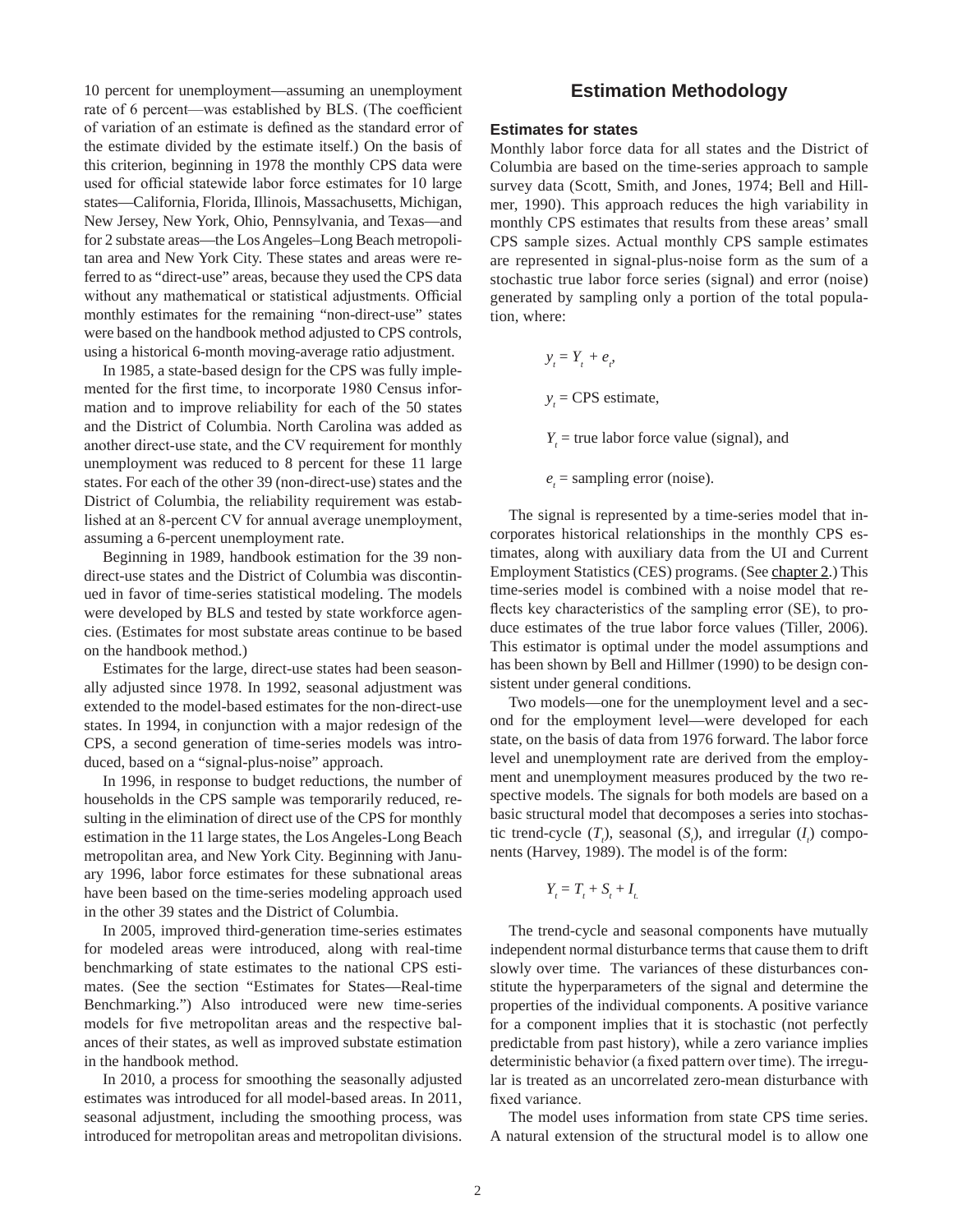or more of the unobserved components of the signal to be related to corresponding components in another series. A common core of state-specific monthly covariates have been developed from auxiliary data sources: UI claims from the Federal-State UI system are used for the unemployment model, and nonagricultural payroll employment estimates from the CES program are used for the employment model. The model for the covariate,  $X_i$ , follows the same basic structural form as for  $Y_i$ , with stochastic trend, seasonal, and irregular components. The two series,  $Y_t$  and  $X_t$ , are treated as related in a bivariate time-series model with contemporaneous correlations between their respective trend disturbances (a special case of the seemingly unrelated time-series equations model; see Harvey, 1989). Correlations between irregular and seasonal components could be allowed, but because they are very weak, adding further complexity would result in little gain.

The bivariate model just described can accommodate a wide variety of evolving CPS time-series patterns and covariate relationships. The degree to which the time-series components vary over time is determined empirically for each state. In some cases, the seasonal component is estimated to have a fixed pattern from year to year. For most models, the irregular component is zero. Also, the degree of correlation between the trends in the CPS and the covariates is determined empirically. The strongest relationship occurs when there is a linear relationship between the trend levels and/or growth rates (cointegration). For most of the CPS series, empirical correlations are not strong enough to imply the presence of cointegration with the covariates. For some series, the trend correlations are effectively zero.

Occasionally, there are sudden changes, either temporary or permanent, in the CPS that are not predictable from past history. These aberrant observations, or outliers, are modeled with exogenous regression variables that introduce independent outlier components into the model's components. The most common types of outliers are permanent shifts and transitory changes in the level of the series. For example, a level shift was introduced into the Louisiana models to account for Hurricane Katrina.

The second major component of the signal-plus-noise model deals with CPS sampling errors (Tiller, 1992). Because of this survey's complex design, the behavior of the observed sample estimates differs in important ways from that of the true values. Sampled households are rotated in and out of the CPS over a period of 16 months, such that 75 percent of the sample from month to month consists of the same households and 50 percent from year to year. (See chapter 1.) Also, sample redesigns and large fluctuations in the size of the labor force cause changes in the variance of the estimates. These two features of the CPS—an overlapping sample design and changes in reliability—induce strong positive autocorrelation and heteroskedasticity in the standard errors. These characteristics can seriously contaminate estimates of the true labor force if the sampling error is ignored in the estimation process. For this reason, it is important to specify a model of the standard error process and combine it with the model of the signal, to estimate the unobserved components of the CPS. The standard error model is specified as:

$$
e_{t}=\gamma_{t}e_{t}^{*},
$$

with  $e^*$ <sub>t</sub> reflecting the autocovariance structure, assumed to follow an autoregressive moving average (ARMA) process, and  $\gamma$ <sub>t</sub> representing a changing variance over time. The parameters of the ARMA model are derived from sampling error autocorrelations developed independently of the timeseries model from design-based information. The CPS error variances are estimated using the method of generalized variance functions (Zimmerman and Robison, 1996).

The unknown hyperparameters of the signal are estimated by maximum likelihood, using the Kalman filter algorithm. Given these estimated hyperparameters, the Kalman filter is used to decompose the observed CPS into its signal and noise components. This algorithm efficiently updates the model estimates as new data become available each month. For the latest month, the Kalman filter calculates estimates on the basis of all available data but does not revise estimates for the previous months with the latest data. Previous estimates are updated by a Kalman filter "smoother," which revises a given period's estimate by using all data available, both prior and subsequent to the month. This smoothing procedure is performed only at the end of each year.

*Real-time Benchmarking*. LAUS model estimates are adjusted by means of a process of real-time benchmarking, whereby each month state model estimates are "ratio adjusted" to the CPS national estimates of employment and unemployment, such that the not seasonally adjusted estimates for all states and the District of Columbia sum to the national levels. By forcing state model estimates to add to current monthly national CPS estimates, real-time protection is provided for the models, because the benchmarked estimators will reflect this change as it occurs, whereas the original model estimators would be slower to adapt. Another benefit of benchmarking is to ensure comparability between estimates at different levels of geography.

Real-time benchmarking occurs in a two-step process. First, employment and unemployment estimates for Census divisions are created from CPS-only univariate signalplus-noise models that are controlled to the national CPS estimates. Then, state model estimates are controlled to the appropriate division estimates.

*Smoothed Seasonal Adjustment Process*. In 2010, a smoothed seasonal adjustment (SSA) process was introduced to reduce the number of spurious fluctuations in the seasonally adjusted estimates due primarily to noise introduced in real-time benchmarking. State labor force estimates are smoothed with the use of the Henderson trend filter, which uses weighted moving averages to suppress irregular fluctuations in the seasonally adjusted series, leaving the trend more visible. Two-sided, symmetric moving averages (up to 13 months in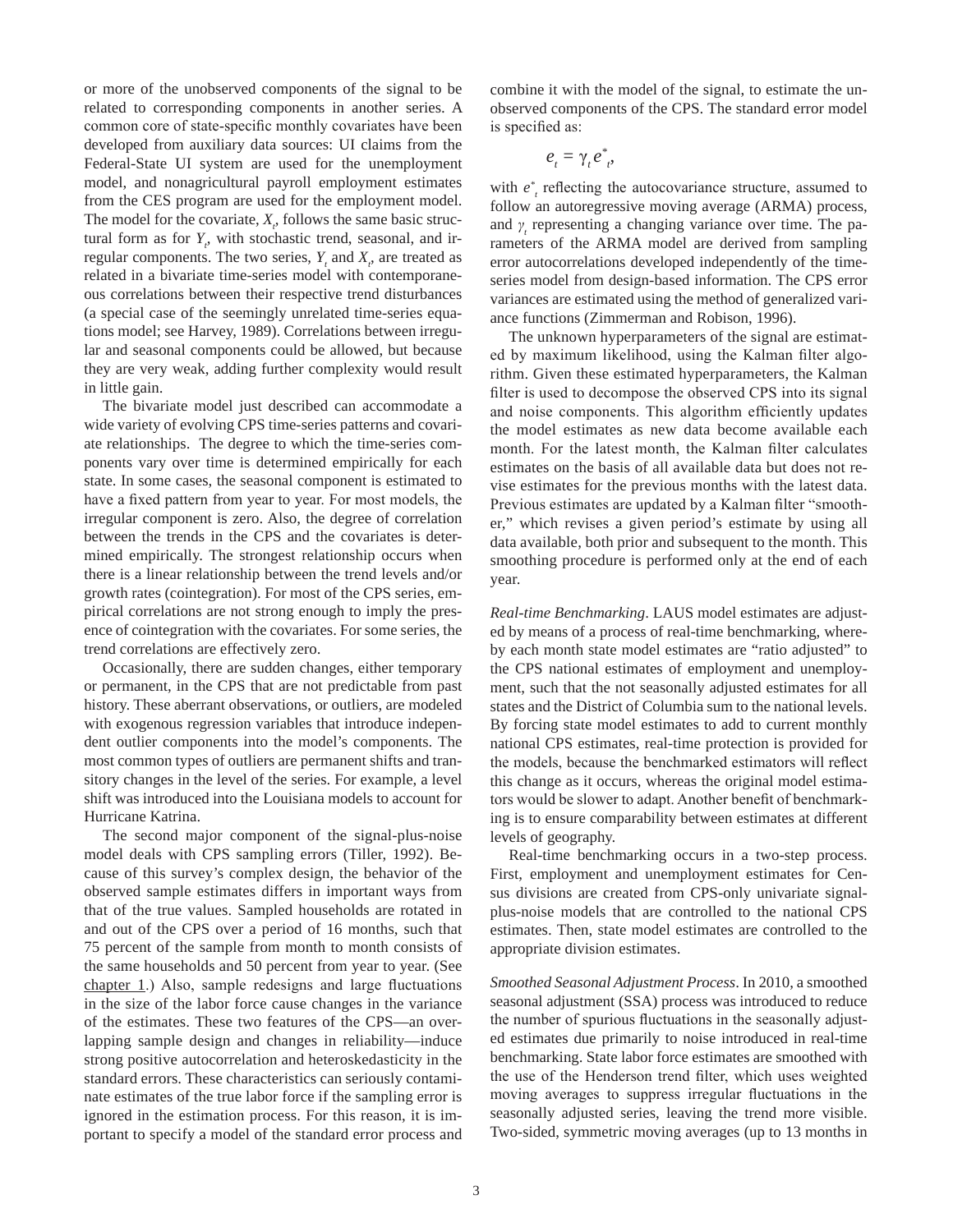length) are used to smooth the historical series, while a onesided, asymmetric (7-month) average is used in real time.

#### **Estimates for substate areas**

#### **Modeled substate areas**

Labor force estimates for the Los Angeles-Long Beach-Glendale, CA, Metropolitan Division (formerly the Los Angeles-Long Beach metropolitan area) and New York City have been developed since 1978, first as direct-use areas and then using bivariate signal-plus-noise models. In 2005, signal-plus-noise models for five additional substate areas and their respective state balances were introduced. The areas are the Chicago-Joliet-Naperville, IL, Metropolitan Division; the Cleveland-Elyria-Mentor, OH, Metropolitan Statistical Area; the Detroit-Warren-Livonia, MI, Metropolitan Statistical Area; the Miami-Miami Beach-Kendall, FL, Metropolitan Division; and the Seattle-Bellevue-Everett, WA, Metropolitan Division. (Modelbased estimation also was initiated for the New Orleans-Metairie-Kenner, LA, Metropolitan Statistical Area but was discontinued following Hurricane Katrina, due to the storm's impact on the CPS sample and data collection.) These area models are based on the classical decomposition of a time series into trend, seasonal, and irregular components. A component to identify and remove the CPS sampling error also is included. Area models, like the Census division models, are univariate in design in that only the historical relationship of the CPS inputs is considered—UI claims counts and CES estimates are not used in the estimation process. Area and balance-of-state models are controlled directly to the state benchmarked model totals, which are themselves controlled to the national CPS via the Census division models, as described above.

#### **The handbook method**

Until 1973, the handbook method was the only means used to develop state and local area labor force and unemployment estimates. With the exception of the seven substate area models discussed, the handbook method continues to be used for substate estimation. This method is an effort to use available information to create employment and unemployment estimates for an LMA that are comparable to what would be produced by a representative sample of households in that area, without the expense of conducting a large labor force survey like the CPS. The method presents a series of estimating building blocks, for which categories of employed and unemployed workers are estimated and then summed.

*Employment*. The total employment estimate for a particular area is based on data from several sources. The main sources are the CES survey, the state-designed monthly survey of establishments, and the Quarterly Census of Employment and Wages (QCEW), a universe count of employment covered by the UI system. (See chapter 5.) These sources are designed to produce estimates of the total number of employees on payrolls in nonfarm industries for a particular area.

Because employment estimates from these sources are based on the location of the establishment, these "place-ofwork" estimates must be adjusted to reflect the place-ofresidence concept used in the CPS survey of households. Resident employment includes workers living and working in the same area and also those who work in other areas within commuting distance. Estimates of resident employment should, therefore, reflect employment changes in those related commutation areas as well. In 2005, LAUS introduced dynamic residency ratios (DRRs) to provide this adjustment. Multiple residency adjustment ratios were produced, using Census 2000 county-to-county worker commuting data and March/April 2000 total nonfarm job estimates. Separate residency adjustment ratios were developed for each estimating area and up to four additional labor market areas into which at least 100 residents commuted to work. Ratios for each of the commuting areas are multiplied by their respective monthly nonfarm jobs estimates to produce estimates of estimating area residents who work in each of the commuting areas. Separate commuting area estimates are summed to create a total of the resident nonfarm wage-and-salary employed for the estimating area. This adjustment also accounts for multiple jobholding and unpaid absences in the payroll employment estimates.

Estimates for employment not represented in the establishment series—agricultural workers and nonfarm self-employed, unpaid family, and private household workers—are derived by extrapolation from the decennial census. These components, plus the wage and salary component, represent total handbook employment. To develop estimates for employment not covered by the establishment series, census counts are used as base-period estimates to which change factors are then applied. Estimates of nonfarm self-employed, unpaid family, and private household workers are developed from change factors based on monthly CES and CPS data. Agricultural employment estimates are developed from change factors based on monthly and annual CPS data.

*Unemployment*. The estimate of unemployment is an aggregate of the estimates for each of the two building-block categories: those covered by the UI system and those outside its scope ("noncovered"). The covered category consists of (a) those who are currently receiving UI benefits and (b) those who have exhausted their benefits. The noncovered category consists of those who are ineligible to receive UI benefits.

A count of the covered unemployed who collected UI benefits during the reference week (the week of the 12th) and also had no earnings due to employment is obtained directly from state, federal, and railroad unemployment programs. Estimates of unemployed persons who have exhausted their benefits ("exhaustees") are based upon the number of claimants who received their final payments in the week before the reference week, plus an estimate of exhaustees from previous periods who are still unemployed. This calculation involves estimating the percentage of long-term unemployed who continue to remain unemployed each week and applying that percentage to the exhaustee pool.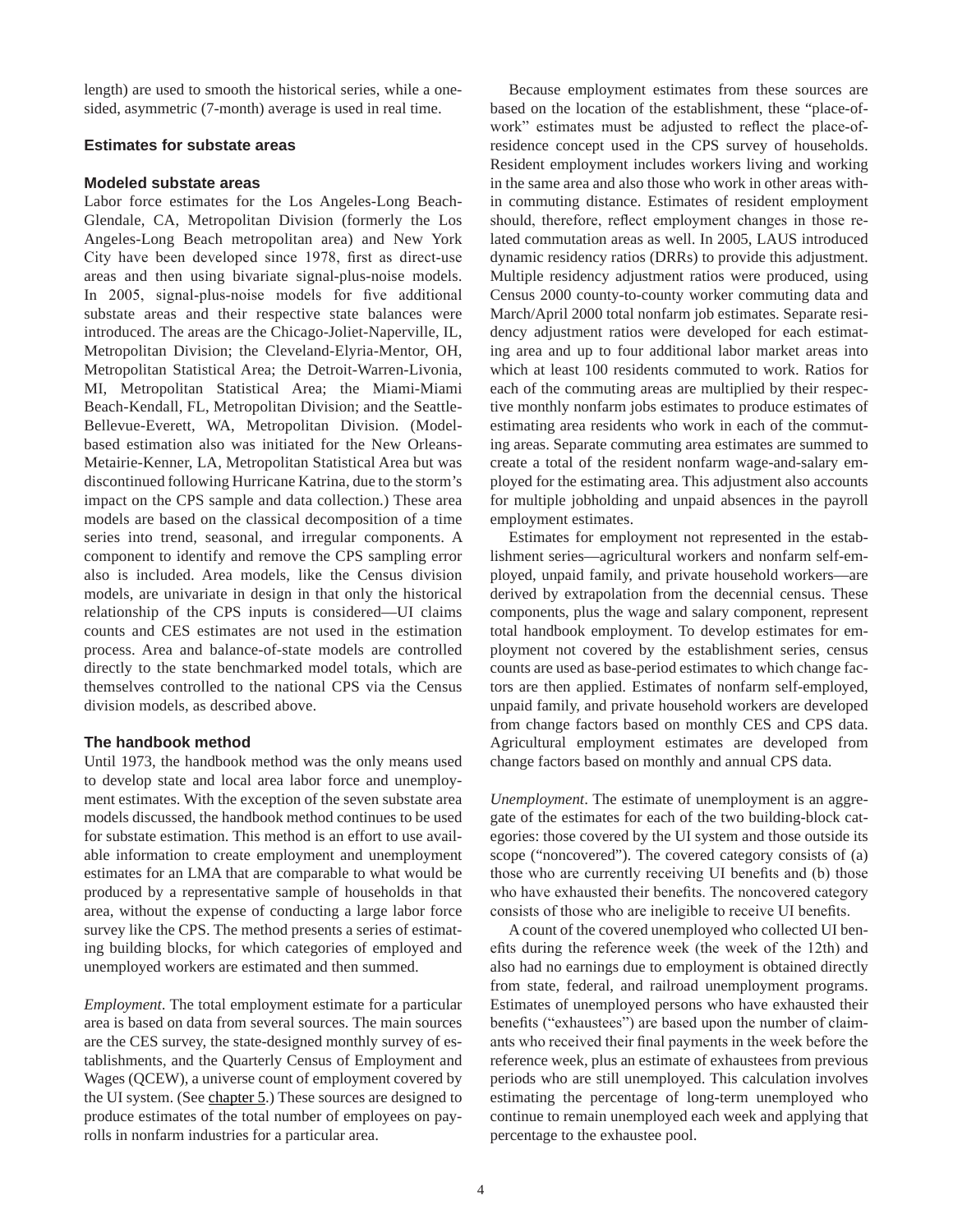Noncovered unemployed are those persons who are not in the scope of the UI system. Many of the unemployed were not employed immediately before their current spell of unemployment and, thus, did not meet the wage and employment experience requirements to qualify for UI compensation. Because UI compensation is not a criterion for determining unemployment status in the CPS, these individuals, known as entrants to the labor force, are counted as unemployed and included in LAUS estimates.

Unemployed entrants are divided into two groups: new entrants and reentrants. New entrants are individuals who have entered the labor force for the first time. Reentrants are individuals who have reentered the labor force after a period of neither employment nor unemployment. Both new entrants and reentrants are estimated from state-level CPS data on a 5-year weighted-average for each month. Then, the averages for each state are controlled to the corresponding national total for the current month. Next, these adjusted statewide entrant totals are distributed to each LMA, using population shares based on the latest annual July 1 population estimates from the Census Bureau. An LMA new entrant estimate is calculated as its share of the state population ages 16–19, multiplied by the total statewide new entrant estimate. Reentrants are estimated by a similar procedure, using each LMA's share of the state population ages 20 years and older and the statewide reentrant total.

*Substate adjustment for consistency and additivity*. Each month, handbook estimates are prepared for LMAs that exhaust each state geographically. To obtain an estimate for a given area, a "handbook share" is computed for that area; this is defined as the ratio of the area's handbook estimate to the sum of the handbook estimates for all LMAs in the state. The area's handbook share is then multiplied by the current statewide modeled estimate to produce the final adjusted LMA estimate of employment:

$$
E_{a(t)} = E_{s(t)} * HB_{a(t)} / \Sigma HB_{a(t)},
$$
  
where:  

$$
E = \text{total employment},
$$
  

$$
HB = \text{handbook employment},
$$
  

$$
a = \text{area},
$$
  

$$
s = \text{state, and}
$$

A comparable adjustment is performed for unemployment.

#### **Estimates for parts of LMAs**

 $t =$  time.

Current labor force estimates at the sub-LMA level are required by several federal allocation programs. However, the handbook method was not designed for these small areas, because the data required to compute independent handbook estimates generally are not available. Based on data availability, two alternative methods are used to disaggregate the LMA estimates to the subarea level.

The population-claims method is the standard technique for unemployment. If residence-based UI claims data are available for the subareas within the labor market area, the ratio of the subarea to the total number of claims within the LMA is used to disaggregate the estimate of covered unemployed to the subarea level. The estimate of unemployed entrants is allocated on the basis of the latest annual distribution of adult and teenage population groups. When the population-claims method is used for unemployment, employment is disaggregated with the use of current population distributions prepared by the Census Bureau and weighted by each area's decennial census relative share of employment to population. This preferred combination of techniques is used to derive estimates for all counties in multicounty LMAs and for cities in nearly all states.

If the necessary UI claims data are not available at the subarea level, the census-share method is used. This method uses each subarea's decennial census share of county employment and unemployment, respectively, to disaggregate the monthly subarea (that is, city) estimates of employment and unemployment.

#### **Smoothed seasonal adjustment of metropolitan areas**

Employment and unemployment estimates for metropolitan areas and metropolitan divisions are seasonally adjusted and smoothed each month, using one of two methods. One option is a non-model-based X-11 Auto-Regressive Integrated Moving Average (ARIMA) method. The preferred option is a model-based approach known as Signal Extraction in ARI-MA Time Series (SEATS). The approach that yields the best fit is used for each employment and unemployment time series. Once labor force estimates are seasonally adjusted, they are smoothed, using the same Henderson trend filter (H13) used in state estimation. These data were made available on the BLS website in mid-2011 and will be integrated into news releases and the time-series database at a later date.

#### **Annual Processing**

At the end of each year, LAUS conducts a review of model performance. States provide information about their economies. Month-to-month movements and observations are examined to determine if they are reflective of economic events or if any should be considered outliers.

At the beginning of each year, LAUS receives new population controls from the Census Bureau. CPS estimates for states, Census divisions, and the United States are revised, using these new estimates of the civilian noninstitutional population ages 16 and older. Revisions to state model inputs—specifically, CES and UI—also are received. State and substate models then are reestimated to incorporate changes in inputs and population controls, using all data in the series. Revised statewide estimates are controlled to updated Census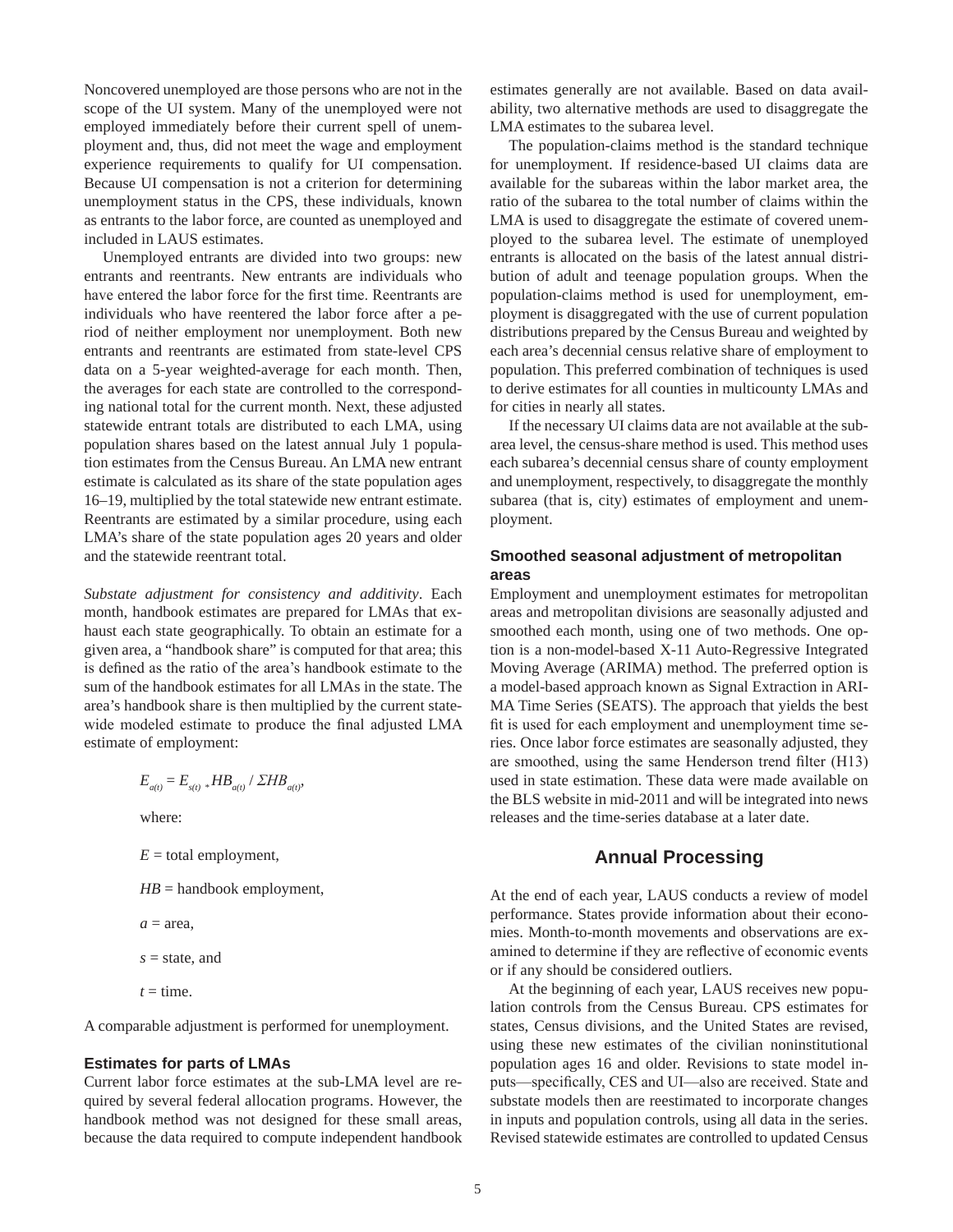division models that sum to national totals, all reflecting the new population controls. (The official U.S. totals generally are not updated to reflect new population estimates.) Revised seasonally adjusted estimates are smoothed with the Henderson-13 symmetric filter, incorporating the current month and 6 prior and subsequent months. Toward the end of the series, where there are fewer than 6 subsequent months of data, an asymmetric filter is used.

Substate estimates are revised to incorporate any changes in the inputs, such as revisions in the place-of-work-based employment estimates, revisions to claims data, and updated historical relationships. Area handbook estimates then are revised and readjusted to sum to the revised state estimates of employment and unemployment. Areas for which the estimates are disaggregated are revised, using updated population estimates.

## **Uses and Limitations**

Estimates of unemployment and the unemployment rate are used by federal agencies to determine the eligibility of an area for benefits under various federal programs. These include: the Workforce Investment Act (WIA), the Temporary Assistance for Needy Families (TANF) program, the Emergency Food and Shelter Program (EFSP), The Emergency Food Assistance Program (TEFAP), the Historically Underutilized Business Zones (HUBZone) program, and Labor Surplus Area (LSA) designations. Under most programs, unemployment data are used to determine the distribution of funds to be allocated to each eligible area. In the case of the HUBZone and LSA designations, data are used in the determination of area eligibility for benefits.

In 2005, improved time series models introduced reliability measures for the seasonally adjusted and not seasonally adjusted series and for over-the-month changes. In 2008, reliability measures were implemented for over-the-year changes. In early 2007, model-based error measures became available for annual average estimates. Model-based error measures are available for regions, divisions, and states. (See Information on Model-Based Error Measures for Regions, Divisions, and States on the BLS website.) Analysis in the monthly *Regional and State Employment and Unemployment*  news release reflects the use of these error measures.

Estimates not directly derived from sample surveys or statistical modeling are subject to errors resulting from the estimation processes used, as well as the limitations of the data sources used. The error structure associated with these estimates is complex, and information on the magnitude of the overall errors is not available.

*Data products.* Data from the LAUS program are made available to users in a variety of ways. Labor force and unemployment data are published monthly for Census regions and divisions, states, and the model-based substate areas in a news release entitled *Regional and State Employment and Unemployment*. Estimates for metropolitan areas and divisions are published monthly in a news release entitled *Metropolitan Area Employment and Unemployment.* 

Annual average data are published each year in a news release entitled *Regional and State Unemployment*, which typically is issued in late February. This release presents data on the population, civilian labor force, employed, unemployed, and unemployment rate for regions, divisions, and states. Annual average information for states and metropolitan areas also is published each spring in *Employment and Earnings Online*.

Current and historical data from the LAUS program for all 7,300 areas also are available online in the Bureau's public database. Users may access the data via the BLS website (www.bls.gov/data/) or by anonymous FTP (ftp://ftp.bls.gov/ pub/time.series/la/). Additional information about the LAUS program, including frequently asked questions, contacts, and technical references, are online at the LAUS homepage (www.bls.gov/lau/).